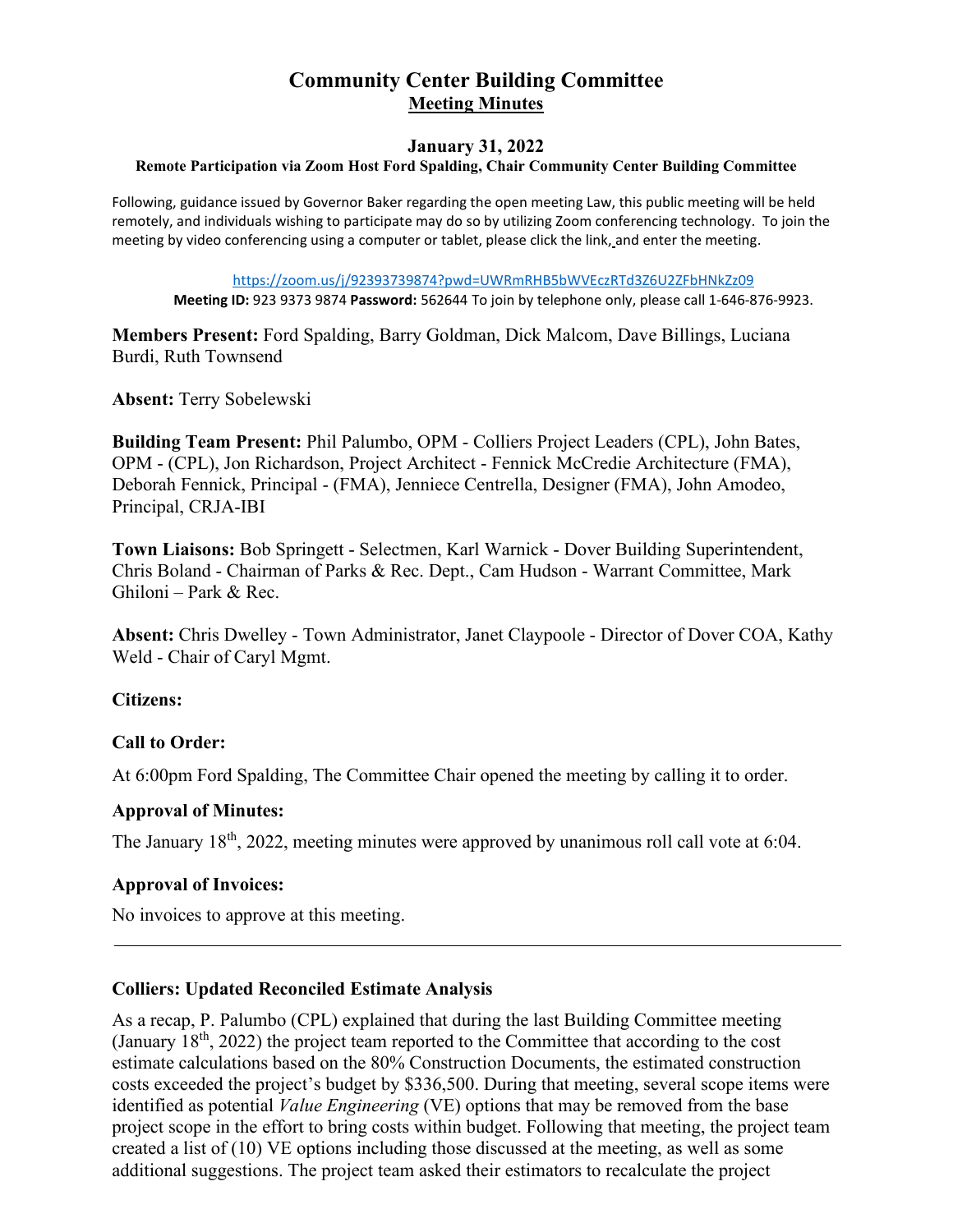construction costs with those (10) VE options removed from the base scope. Based on those revised cost estimates, CPL has produced an updated, Reconciled Estimate Analysis. P. Palumbo presented an overview of the analysis, noting that as a result of removing those proposed (10) VE items from the base scope, the project's estimated costs are now *under* budget by a surplus of \$219,300. Part of the Committee's task for this evening's meeting was to evaluate the (10) proposed VE items and determine, which items are confirmed to be either removed or reincluded into the base scope, (considering there was now budget surplus available).

The VE list included several site and landscape items. With the landscape architect, J. Amodeo (CRJA-IBI) in attendance at this meeting, the Chair recommended the discussion begin with the following landscape items:

### • **Plantings**

J. Richardson (FMA) presented marked up project planting plans that highlighted (2) levels of potential VE reduction from which to choose (\$55,000 budget vs. \$61,000 budget). With J. Amodeo's input, the Committee reviewed and discussed the impacts of these options. The Committee agreed on the \$55,000 budget option, noting that the priority should be to preserve the quantity of trees over the shrubs because the trees have more impact on the site and would be more difficult to procure and plant at a later date. With the landscape architect's planting plan as reference, the Town could choose to purchase additional plantings in the future if funds allow.

• **Rain Garden**

The Committee agreed that the Rain Garden is to be removed from the base scope.

• **Bituminous Walkway**

The Committee agreed that with the site appropriately graded for accessibility as part of the construction project, the walkway could be installed at a later time if the necessary funds are available. Therefore, the walkway will be removed from the base scope.

• **Seat Walls**

The Committee discussed removing all (4) site stone seat walls on the south side of the building. The Committee agreed that the (1) seat wall at the patio should remain in the base scope and the other (3) should be removed.

# • **Swing Set**

Representatives from the Parks & Rec. Dept. expressed the need to have swing set equipment installed at the time of move-in as it will be very frequently used. CPL and FMA recommended that the equipment could be procured at a lower price (without contractor markups) through state purchasing contracts as opposed to through the construction project. P. Palumbo advised that the bid documents should carry the preparation of the area and the equipment should be purchased by state contract and possibly with the assistance of grant monies which CPL will research.

The Committee then reviewed the following non-landscape items on the VE list:

• **Asphalt shingles in place of slate at Pavilion Roof**

The Committee agreed to remove the slate roof from the base scope and replace with asphalt shingles.

• **Remove 15,000 gallons of capacity at the fire suppression underground water storage tank system**

FMA explained the extra 15,000 gallons is needed to accommodate a request by the local authorities that is above code requirements. Removing this item from the scope is dependent on approval by the local authorities at an upcoming meeting on Thursday, February  $3<sup>rd</sup>$ . The final decision on this item is on hold until after that meeting.